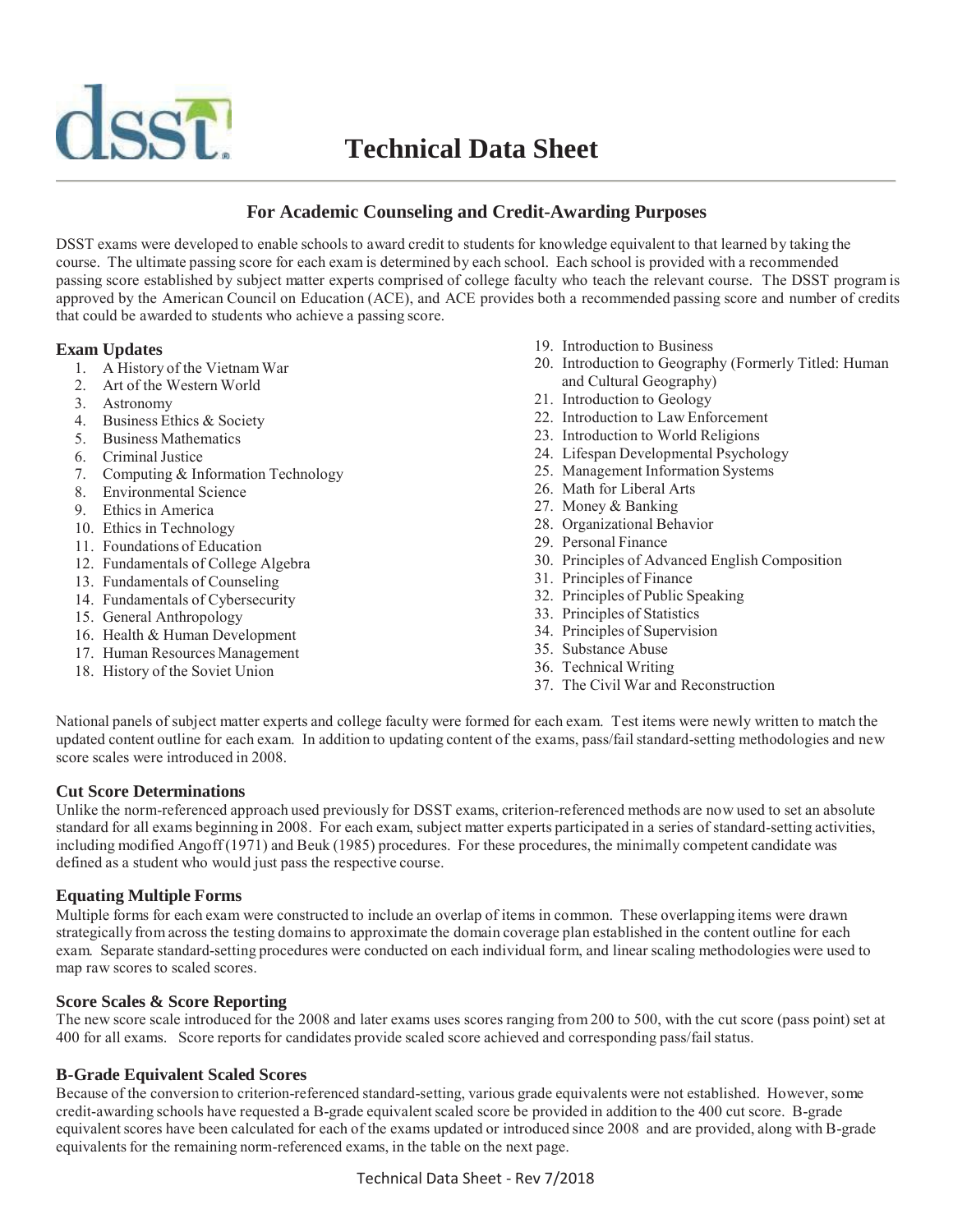| <b>Exam Title, 2008-present Updated Exams</b>                             | <b>Criterion-</b> | <b>Calculated</b>         |
|---------------------------------------------------------------------------|-------------------|---------------------------|
|                                                                           | <b>Referenced</b> | <b>B-Grade Equivalent</b> |
| A History of the Vietnam War                                              | 400               | 434                       |
| Art of the Western World                                                  | 400               | 434                       |
| Astronomy                                                                 | 400               | 434                       |
| Business Ethics & Society                                                 | 400               | 434                       |
| <b>Business Mathematics</b>                                               | 400               | 434                       |
| Criminal Justice                                                          | 400               | 434                       |
| Computing and Information Technology                                      | 400               | 434                       |
| Environmental Science                                                     | 400               | 434                       |
| Ethics in America                                                         | 400               | 434                       |
| Ethics in Technology                                                      | 400               | 434                       |
| Foundations of Education                                                  | 400               | 434                       |
| Fundamentals of College Algebra                                           | 400               | 434                       |
| Fundamentals of Counseling                                                | 400               | 434                       |
| Fundamentals of Cybersecurity                                             | 400               | 434                       |
| General Anthropology                                                      | 400               | 434                       |
| Health & Human Development                                                | 400               | 434                       |
| Human Resources Management                                                | 400               | 434                       |
| History of the Soviet Union                                               | 400               | 434                       |
| Introduction to Business                                                  | 400               | 434                       |
| Introduction to Geography (Formerly Titled: Human and Cultural Geography) | 400               | 434                       |
| Introduction to Geology                                                   | 400               | 434                       |
| Introduction to Law Enforcement                                           | 400               | 434                       |
| Introduction to World Religions                                           | 400               | 434                       |
| Lifespan Developmental Psychology                                         | 400               | 434                       |
| Management Information Systems                                            | 400               | 434                       |
| Math for Liberal Arts                                                     | 400               | 434                       |
| Money & Banking                                                           | 400               | 434                       |
| Organizational Behavior                                                   | 400               | 434                       |
| Personal Finance                                                          | 400               | 434                       |
| Principles of Advanced English Composition                                | 400               | 434                       |
| Principles of Finance                                                     | 400               | 434                       |
| Principles of Public Speaking                                             | 400               | 434                       |
| Principles of Statistics                                                  | 400               | 434                       |
| Principles of Supervision                                                 | 400               | 434                       |
| Substance Abuse (formerly Drug & Alcohol Abuse)                           | 400               | 434                       |
| <b>Technical Writing</b>                                                  | 400               | 434                       |
| The Civil War and Reconstruction                                          | 400               | 434                       |

| <b>Exam Title, Exams Prior to 2008- present Updates</b> | <b>Norm-Referenced</b><br><b>Cut Score (C-Grade)</b> | <b>B-Grade Equivalent</b> |
|---------------------------------------------------------|------------------------------------------------------|---------------------------|
| Art of the Western World                                | 48                                                   | 53                        |
| Astronomy                                               | 48                                                   | 52                        |
| <b>Business Law II</b>                                  | 44                                                   | 52                        |
| <b>Business Mathematics</b>                             | 48                                                   | 49                        |
| The Civil War and Reconstruction                        | 47                                                   | 52                        |
| Criminal Justice                                        | 49                                                   | 54                        |
| Drug & Alcohol Abuse                                    | 49                                                   | 53                        |
| Environment and Humanity: The Race to Save the Planet   | 46                                                   | 53                        |
| Ethics in America                                       | 46                                                   | 50                        |
| Foundations of Education                                | 46                                                   | 50                        |
| Fundamentals of College Algebra                         | 47                                                   | 50                        |
| Fundamentals of Counseling                              | 45                                                   | 48                        |
| General Anthropology                                    | 47                                                   | 53                        |
| Here's to Your Health                                   | 48                                                   | 51                        |
| A History of the Vietnam War                            | 44                                                   | 49                        |
| Human/Cultural Geography                                | 48                                                   | 54                        |
| Human Resource Management                               | 46                                                   | 53                        |
| <b>Introduction to Business</b>                         | 46                                                   | 54                        |
| Introduction to Computing                               | 45                                                   | 51                        |